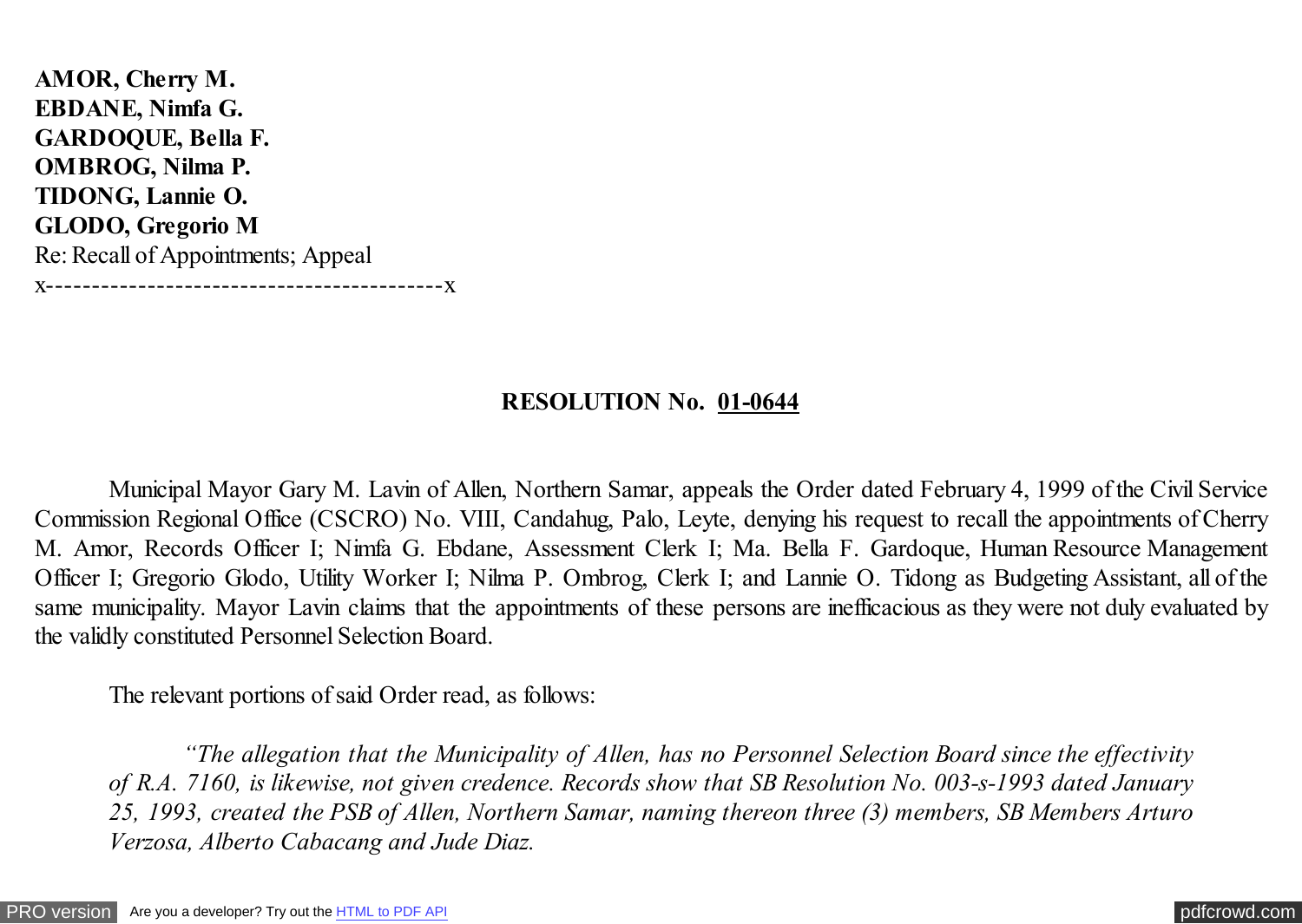*"Did the eight (8) appointees pass through the local PSB as certified to by former Mayor Suan?*

 *"A perusal of the minutes of the PSB meetings held on May 7, 1998 and June 11, 1998 shows that present in said deliberation were the fomer (sic) Mayor Rodulfo Suan, SB Member Alberto Cabacang and Lydia Tidong, the Human Resource Management Officer. In both deliberations of the PSB, SB Member Versoza was absent.*

 *"Was there a quorum in said deliberation? It would appear that there was, since with five (5) members of the local PSB one (1) Chairman, three (3) SB Members and the Personnel Officer as ex-officio member], (sic) three (3) members present, would thus constitute a quorum.*

 *"Was the deliberation still in order with the recantation made by SB Member Cabacang, assailing that there was no deliberation actually made and withdrawing his signature in the minutes of the proceedings. It would appear that the recantation of SC Cabacang cannot be given weight in law. For one, the alleged signature that he affixed on the minutes of the deliberation of the PSB is non-existent. The signatories in the minutes of the PSB deliberations conducted on May 7 and June 11, 1998 are the Personnel Officer, Lydia Tidong, who prepared the minutes and approved by Mayor Rodulfo Suan, in his capacity as Chairman of the PSB. Moreover, granting for the sake of argument that SB Cabacang is not in conformity with the decision of the PSB in finding the eight (8) appointees qualified, the same cannot change the fact that the eight (8) members underwent evaluation and screening of the PSB. It is worthwhile to note that the action of the PSB is only recommendatory in nature.*

#### *x x x*

[PRO version](http://pdfcrowd.com/customize/) Are you a developer? Try out th[e HTML to PDF API](http://pdfcrowd.com/html-to-pdf-api/?ref=pdf) contract the CHTML of PDF API [pdfcrowd.com](http://pdfcrowd.com)  *"WHEREFORE, foregoing premises considered, the action . . . on . . . the appointments of Cherry M. Amor, Records Officer I, Nimfa G. Ebdane, Asessment (sic) Clerk I, Ma. Bella F. Gardoque, Human Resources Management Officer I, Gregorio Glodo, Utility Worker I, Nimfa (sic) P. Ombrog, Clerk I and Lannie O. Tidong as Budgeting Assistant, the approval on said appointments are affirmed."*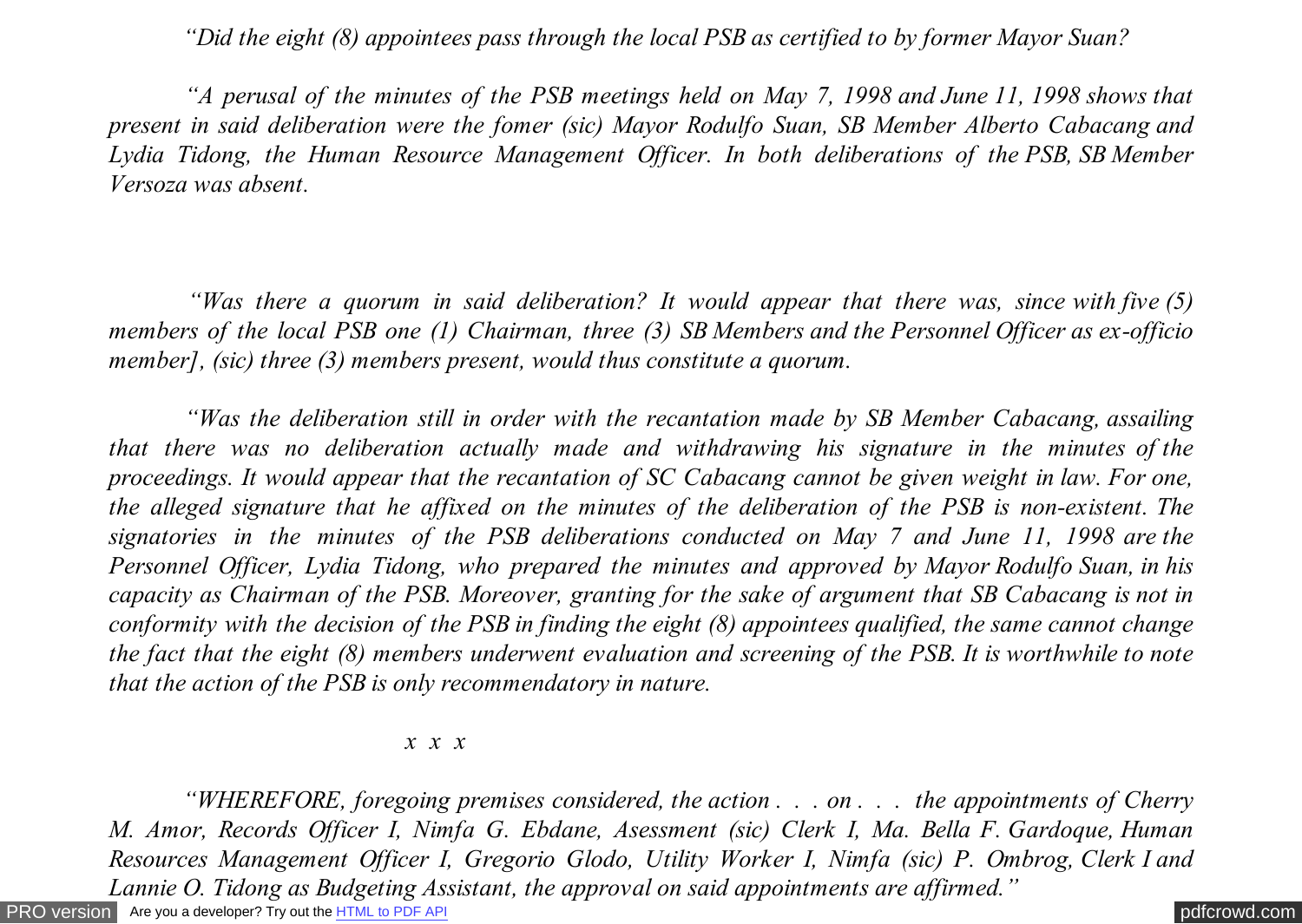In his appeal, Mayor Lavin alleged as follows:

*"Civil Service Commission Regional Office No. VIII erred:*

*"1. In holding that the recantation of Kgd. Alberto Cabacang that the Personnel Selection Board of the Municipality of Allen, Northern Samar did not convene on May 7, 1998, June 11, 1998 and June 24, 1998 has no weight in law;*

*Lannie O. Tidong as Budgeting Assistant, the approval on said appointments are affirmed."*

 *x x x*

 *"Section 80 (b) of RA 7160, otherwise known as the Local Government Code of 1991, provides:*

*'(b) There shall be established in every province, city or municipality a personnel selection board to assist the local chief executive in the judicious and objective selection of personnel x x x x x x x x x'*

*"Likewise, CSC Memorandum Circular No. 38 s. 1993, provides:*

 *'II COMMON REQUIREMENTS AND PROCEDURE FOR REGULAR APPOINTMENTS*

*'APPOINTMENT SUBMITTED TO THE CSC CONCERNED SHOULD MEET THE REQUIREMENTS LISTED BELOW, NON-COMPLIANCE OF SUCH REQUIREMENT SHALL BE A GROUND FOR DISAPPROVAL OF SAID APPOINTMENTS'*

*"10. Personnel Selection Board (PSB) Evaluation/Screening*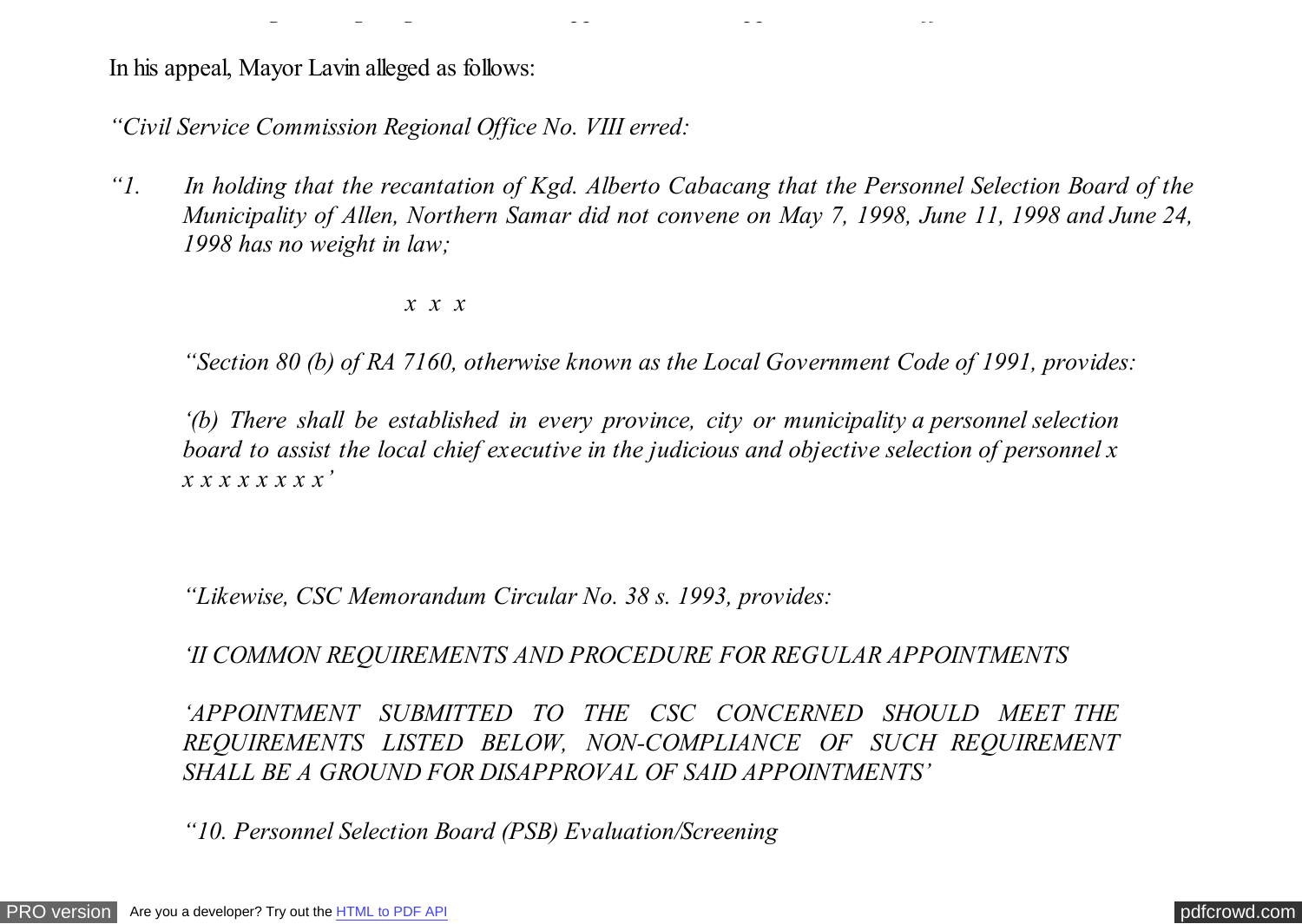*'a. The appointees should have been screened/evaluated/recommended by the Personnel Selection Board, if applicable, in which case, the Chairman of the Board shall sign the certification to this effect at the back of the appointment.'*

 *"Further, under Rule V (Appointment) of Omnibus Rules Implementing Book V of Executive Order No. 292, Section 9, provides:*

*'Section 9. An appointment accepted by the appointee cannot be withdrawn or revoked by the appointing authority and shall remain in full force and effect until disapproved by the Commission. However, an appointment may be void from the beginning due to fraud on the part of the appointee or because it was issued in violation of law.'*

### *x x x*

*"Considering therefore that out of the five (5) PSB Members, only two (2) are claiming that indeed the PSB convened since SB Member Jude Diaz lost during the 1995 elections, SB Member Arturo Versoza was not notified and SB Member Alberto Cabacang made verbal and written manifestations that he only signed the alleged minutes to accommodate the request of Ex-Mayor Suan, the appointments extended to Ma. Bella F. Gardoque, HRMO, Nimfa Ebdane, Assessment Clerk I, Cherry M. Amor, Records Officer I, Nilma P. Ombrog, Clerk I, and Gregorio Glodo, Utility (sic) should be recalled having been issued in violation of CSC Memorandum Circular No. 38 s. 1993 and Executive Order No. 292."*

 An examination of the records shows that on June 16, 1998, then Mayor Rodolfo P. Suan appointed under permanent status Amor, Ebdane, Gardoque, Ombrog, Tidong, and Glodo as employees of the Municipal Government of Allen, Northern Samar. These appointments were duly approved under said status by the Civil Service Commission Field Office in Catarman, Samar. When incumbent Mayor Lavin, the winner in the 1998

[PRO version](http://pdfcrowd.com/customize/) Are you a developer? Try out th[e HTML to PDF API](http://pdfcrowd.com/html-to-pdf-api/?ref=pdf) [pdfcrowd.com](http://pdfcrowd.com) local election, assumed office, he sought the recall of the appointments of Amor, et al. before CSCRO No. VIII. As reasons thereof,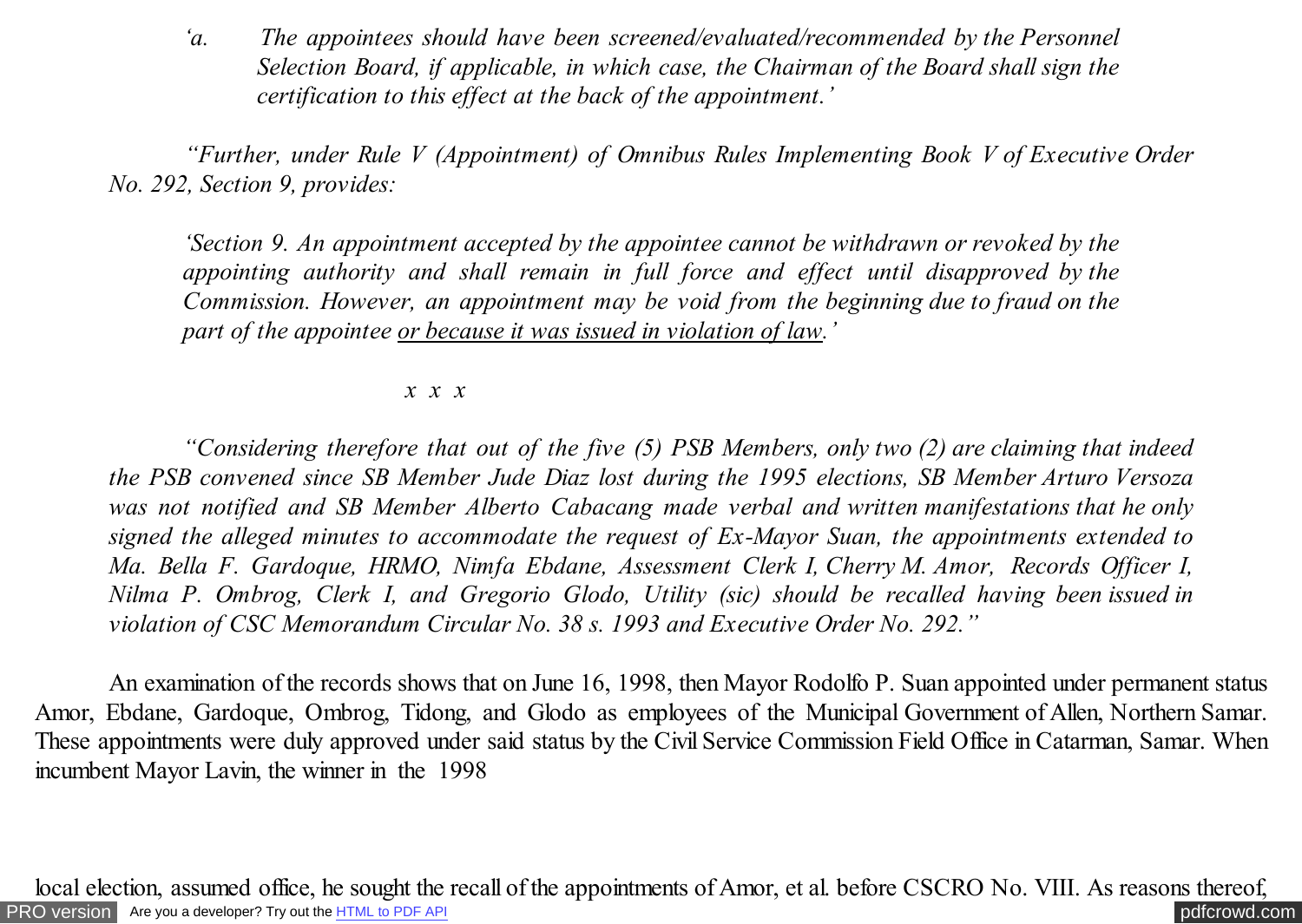he claims that aside from having been issued after the May 11, 1998 election, said appointments were not assessed by the Personnel Selection Board (PSB) prior to their issuance. Hence, he now contends that said appointments are void and ineffective for having been issued in violation of law. The CSCRO No. VIII, however, flatly rejected the contention of Mayor Lavin and denied his request.

local election, assumed office, he sought the recall of the appointments of Amor, et al. before CSCRO No. VIII. As reasons thereof,

Hence the instant appeal where the central issue to be resolved is whether the appointees in the present case were duly assessed by the PSB.

Mayor Lavin asserts that the appointees in the instant case could not have been duly screened and evaluated by the PSB during its May 7, 1998 and June 11, and 24, 1998 meetings due to lack of quorum. He claims that although three members of the 5 member PSB affixed their signatures on the minutes of the meetings held during said dates, one of these 3, Sangguniang Bayan member Alberto Cabacang, denied that meetings were ever held during these dates. And to prove this, Mayor Lavin submitted the affidavit of Cabacang which partly reads, as follows:

 *"3. That I vehemently deny that the Personnel Selection Board of this municipality of which I am a member convened on May 07, 1998; June 11, 1998 and June 24, 1998 to screen and treat the applicants on vacant positions of the municipal government, the truth of the matter is that at around last week of June 1998, Mrs. Lydia Tidong, HRMA II came and intimated to me that there is a request coming from ex-Mayor Rodolfo Suan bringing with her a prepared minutes of the proceedings of the PSB dated May 7, 1998, June 11, 1998 and June 24, 1998 and asked me to sign the said minutes of the PSB which I signed for accommodating ex-Mayor Suan;"*

 On account of the foregoing, Mayor Lavin wants to impress upon the Commission that there was no quorum since only 2 PSB members actually signed the said minutes. As such, he claims that the respective appointments of the appointees in the present case are defective and inefficacious as they were not duly evaluated by the PSB as required by law.

The Commission is not impressed.

In his letter dated July 20, 1998, requesting the recall of the appointments of the appointees in this present case, and in his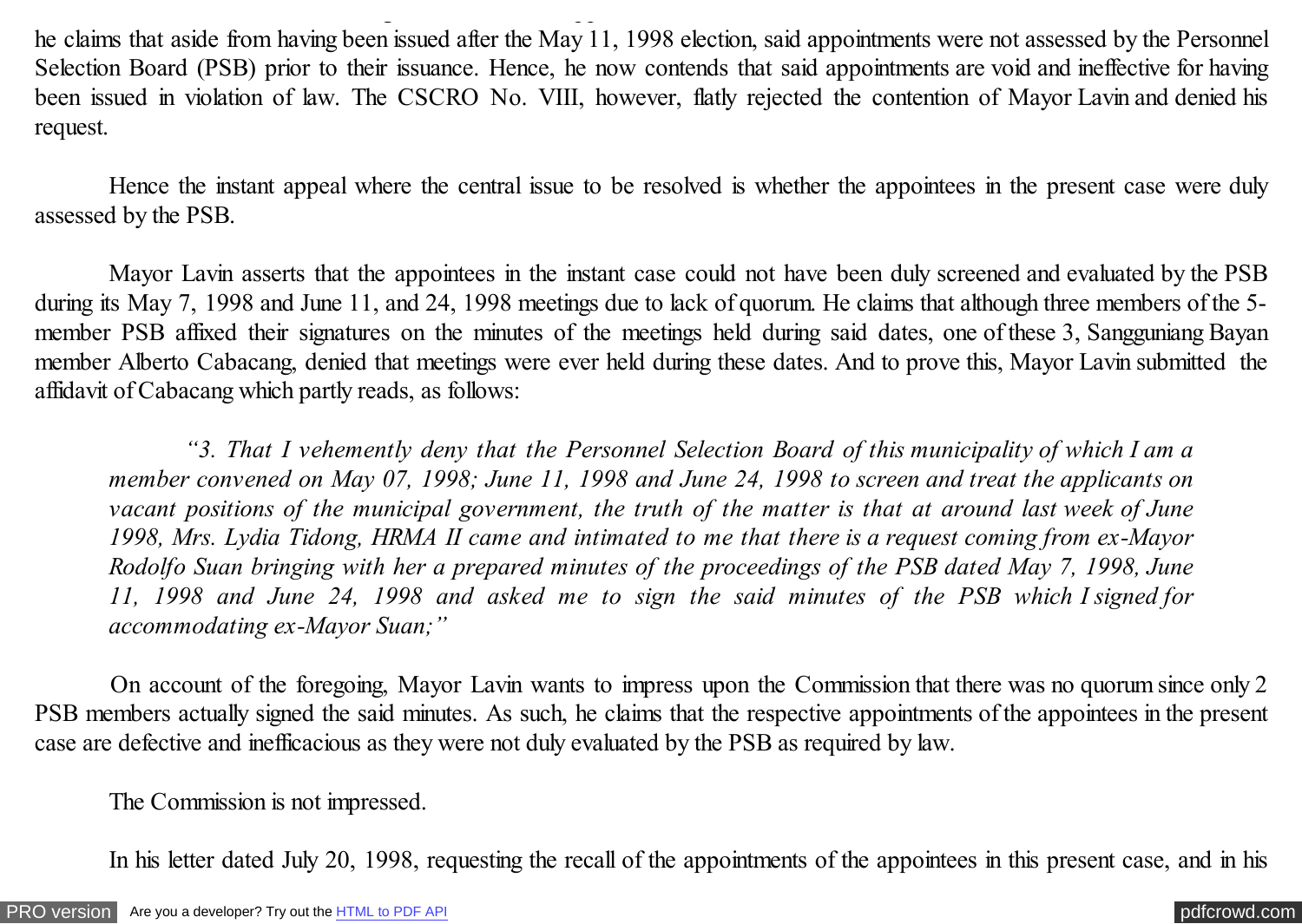Position Paper dated August 21, 1998, Mayor Lavin categorically stated that there exists no PSB as not one was ever created at the Municipal Government of Allen since the effectivity of the Local Government Code of 1991. In his present appeal, however, he now admits the existence of the PSB but that it could not have validly assessed the said appointees as there was no quorum. These fickle and vacillating averments of Mayor Lavin casts serious doubt on the veracity and truthfulness to his allegations.

 In the same manner, the Commission cannot give weight and credence to the claim of SB member Cabacang that the PSB did not deliberate on the qualifications of the said appointees as the PSB did not hold meetings on May 7, 1998 and June 11, and 24, 1998 as indicated in the minutes. It must be noted that he affixed his signature on the minutes without any force or coercion employed upon him. Neither is there any showing that he was duped or misled in signing said documents. Being an SB member, he surely knows the implications of his signing said minutes. Hence, for him to suddenly turn around grievously affects his credibility. Indeed, he cannot simply and conveniently repudiate the same later on just to suit his whims and caprices.

With the foregoing disquisition, and considering the fact that the respective appointments of the appointees in the present case were duly signed by the Chairman of the PSB attesting that said appointees were evaluated by the PSB, and that said appointments were prepared by the Human Resource Management Assistant, the presumption of regularity in the performance of official functions prevails. This being the case, the Commission finds no infirmity in the appointing process of the herein appointees.

 **WHEREFORE**, the appeal of Mayor Gary M. Lavin is hereby DISMISSED for lack of merit. Accordingly, the appealed Order is affirmed.

Quezon City, **March 22, 2001**

**(SIGNED) JOSE F. ERESTAIN, JR.** Commissioner

[PRO version](http://pdfcrowd.com/customize/) Are you a developer? Try out th[e HTML to PDF API](http://pdfcrowd.com/html-to-pdf-api/?ref=pdf) [pdfcrowd.com](http://pdfcrowd.com) **(SIGNED)**